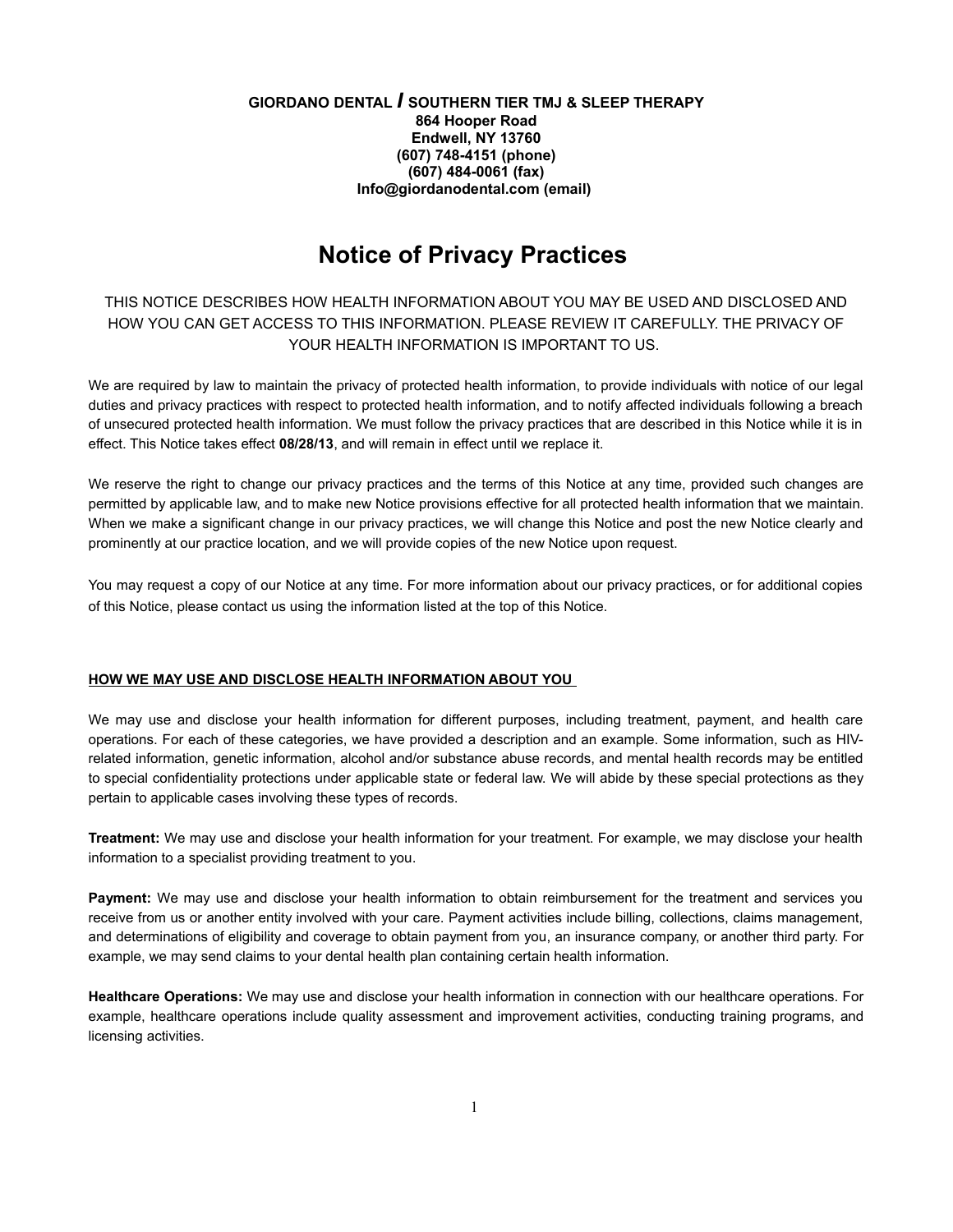**Individuals Involved in Your Care or Payment for Your Care:** We may disclose your health information to your family or friends or any other individual identified by you when they are involved in your care or in the payment for your care. Additionally, we may disclose information about you to a patient representative. If a person has the authority by law to make health care decisions for you, we will treat that patient representative the same way we would treat you with respect to your health information.

**Disaster Relief:** We may use or disclose your health information to assist in disaster relief efforts.

**Required by law:** We may use or disclose your health information when we are required to do so by law.

**Public Health Activities:** We may disclose your health information for public health activities, including disclosures to: o Prevent or control disease, injury or disability;

- o Report child abuse or neglect;
- o Report reactions to medications or problems with products or devices;
- o Notify a person of a recall, repair, or replacement of products or devices;
- o Notify a person who may have been exposed to a disease or condition; or

o Notify the appropriate government authority if we believe a patient has been the victim of abuse, neglect, or domestic violence.

**National Security:** We may disclose to military authorities the health information of Armed Forces personnel under certain circumstances. We may disclose to authorized federal officials health information required for lawful intelligence, counterintelligence, and other national security activities. We may disclose to correctional institution or law enforcement official having lawful custody the protected health information of an inmate or patient.

**Secretary of HHS:** We will disclose your health information to the Secretary of the U.S. Department of Health and Human Services when required to investigate or determine compliance with HIPAA.

**Worker's Compensation:** We may disclose your PHI to the extent authorized by and to the extent necessary to comply with laws relating to worker's compensation or other similar programs established by law.

**Law Enforcement:** We may disclose your PHI for law enforcement purposes as permitted by HIPAA, as required by law, or in response to a subpoena or court order.

**Health Oversight Activities:** We may disclose your PHI to an oversight agency for activities authorized by law. These oversight activities include audits, investigations, inspections, and credentialing, as necessary for licensure and for the government to monitor the health care system, government programs, and compliance with civil rights laws.

**Judicial and Administrative Proceedings:** If you are involved in a lawsuit or a dispute, we may disclose your PHI in response to a court or administrative order. We may also disclose health information about you in response to a subpoena, discovery request, or other lawful process instituted by someone else involved in the dispute, but only if efforts have been made, either by the requesting party or us, to tell you about the request or to obtain an order protecting the information requested.

**Research:** We may disclose your PHI to researchers when their research has been approved by an institutional review board or privacy board that has reviewed the research proposal and established protocols to ensure the privacy of your information.

**Coroners, Medical Examiners, and Funeral Directors:** We may release your PHI to a coroner or medical examiner. This may be necessary, for example, to identify a deceased person or determine the cause of death. We may also disclose PHI to funeral directors consistent with applicable law to enable them to carry out their duties.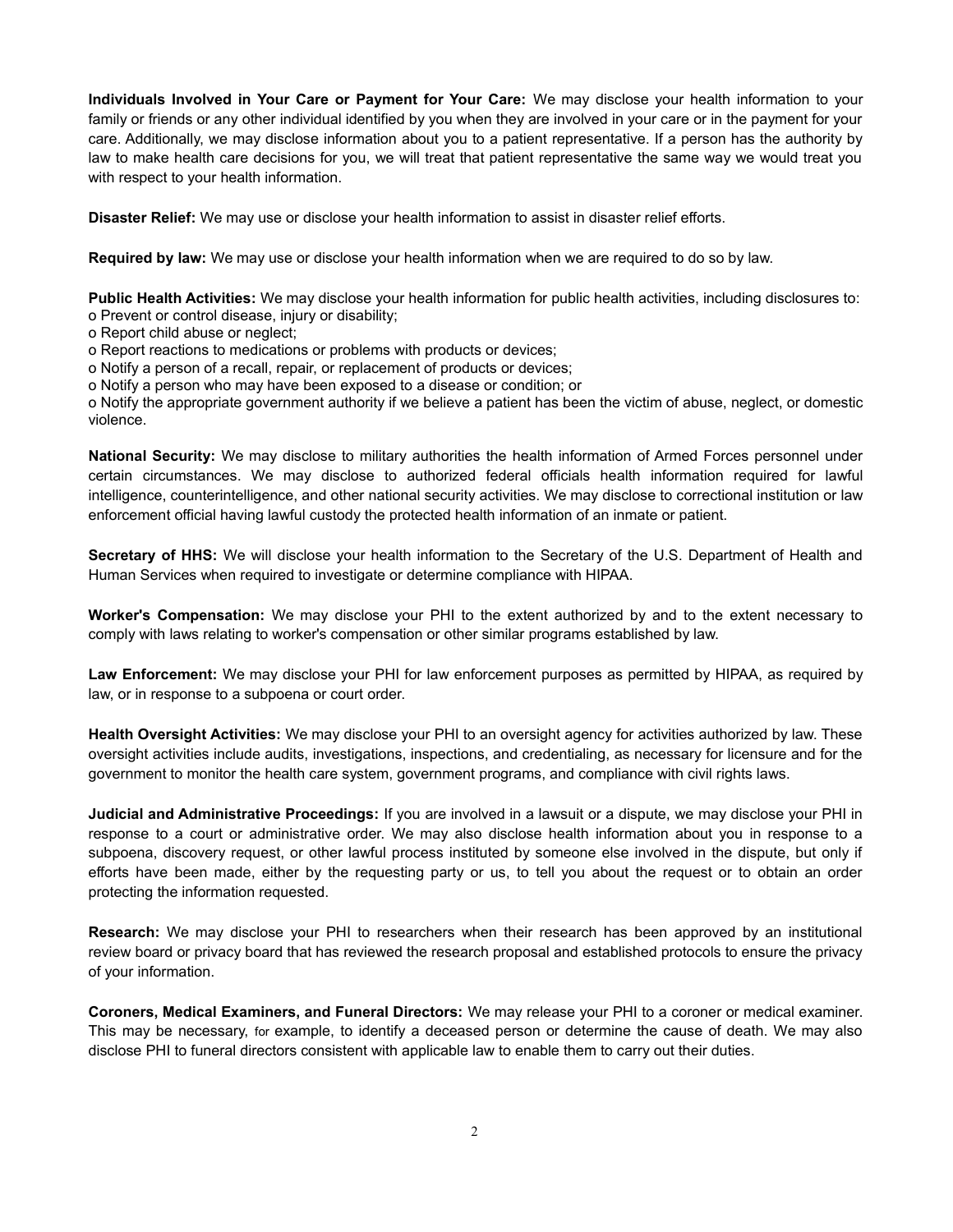**Fundraising:** We may contact you to provide you with information about our sponsored activities, including fundraising programs, as permitted by applicable law. If you do not wish to receive such information from us, you may opt out of receiving the communications.

#### **Other Uses and Disclosures of PHI**

Your authorization is required, with a few exceptions, for disclosure of psychotherapy notes, use or disclosure of PHI for marketing, and for the sale of PHI. We will also obtain your written authorization before using or disclosing your PHI for purposes other than those provided for in this Notice (or as otherwise permitted or required by law). You may revoke an authorization in writing at any time. Upon receipt of the written revocation, we will stop using or disclosing your PHI, except to the extent that we have already taken action in reliance on the authorization.

#### **Your Health Information Rights**

**Access:** You have the right to look at or get copies of your health information, with limited exceptions. You must make the request in writing. You may obtain a form to request access by using the contact information listed at the top of this Notice. You may also request access by sending us a letter to the address at the top of this Notice. If you request information that we maintain on paper, we may provide photocopies. If you request information that we maintain electronically, you have the right to an electronic copy. We will use the form and format you request if readily producible. We will charge you a reasonable cost-based fee for the cost of supplies and labor of copying, and for postage if you want copies mailed to you. Contact us using the information listed at the top of this Notice for an explanation of our fee structure.

If you are denied a request for access, you have the right to have the denial reviewed in accordance with the requirements of applicable law.

**Disclosure Accounting:** With the exception of certain disclosures, you have the right to receive an accounting of disclosures of your health information in accordance with applicable laws and regulations. To request an accounting of disclosures of your health information, you must submit your request in writing to the Privacy Official. If you request this accounting more than once in a 12-month period, we may charge you a reasonable, cost-based fee for responding to the additional requests.

**Right to Request a Restriction:** You have the right to request additional restrictions on our use or disclosure of your PHI by submitting a written request to the Privacy Official. Your written request must include (1) what information you want to limit, (2) whether you want to limit our use, disclosure or both, and (3) to whom you want the limits to apply. We are not required to agree to your request except in the case where the disclosure is to a health plan for purposes of carrying out payment or health care operations, and the information pertains solely to a health care item or service for which you, or a person on your behalf (other than the health plan), has paid our practice in full.

**Alternative Communication:** You have the right to request that we communicate with you about your health information by alternative means or at alternative locations. You must make your request in writing. Your request must specify the alternative means or location, and provide satisfactory explanation of how payments will be handled under the alternative means or location you request. We will accommodate all reasonable requests. However, if we are unable to contact you using the ways or locations you have requested we may contact you using the information we have.

**Amendment:** You have the right to request that we amend your health information. Your request must be in writing, and it must explain why the information should be amended. We may deny your request under certain circumstances. If we agree to your request, we will amend your record(s) and notify you of such. If we deny your request for an amendment, we will provide you with a written explanation of why we denied it and explain your rights.